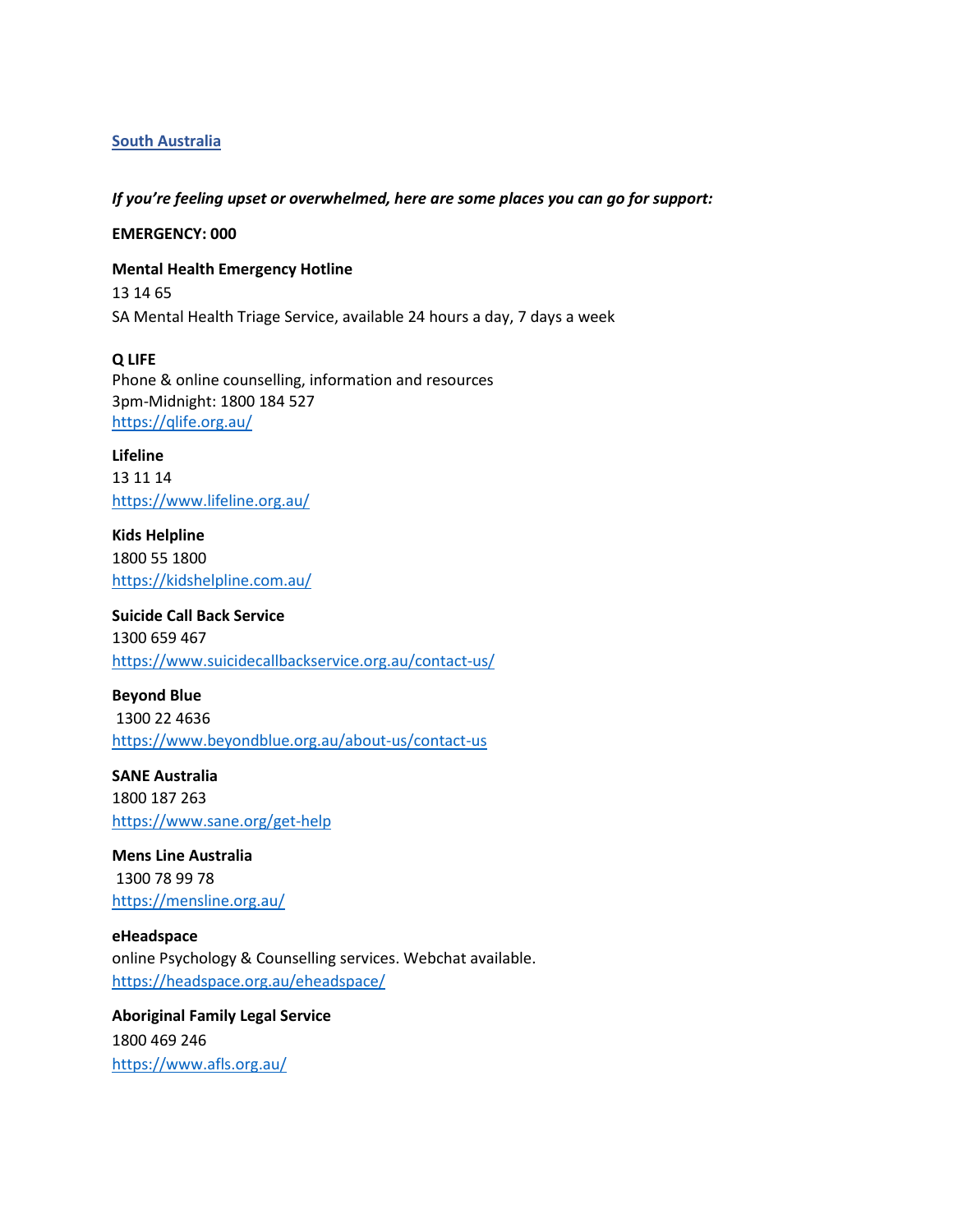## **1800 RESPECT**

24-hour support line for people impacted by sexual assault, domestic or family abuse 1800 737 732

*Headspace centres around the country provide free mental health care for young people. Find a headspace centre near you:*

### **Headspace**

Psychology & Counselling services, information and resources. Various locations around Australia. <https://headspace.org.au/headspace-centres/>

*Aboriginal Community Controlled Health Organisations can provide mental health care and wellbeing support for Aboriginal and Torres Strait Islander people.* 

*You can see the Aboriginal Community Controlled Health Organisations near you by visiting your state's peak body:*

## **Aboriginal Health Council of South Australia**

<https://ahcsa.org.au/members/>

*Visit one of our partner/supporter organisations.*

*Our partner/supporter organisations are committed to supporting Aboriginal and Torres Strait Islander LGBTQA+ young people:*

**Nunkuwarrin Yunti of SA Inc**

<https://nunku.org.au/>

*Other services in your state/territory that can offer support:*

# **SA Aboriginal Mental Health Support and Advice Line (Thirilli)**

(1800 841 313)

**SHINE SA**

<https://shinesa.org.au/>

(8300 5300)

**SA Mental Health Triage (24/7)** 

(131 465)

**Bfriend**